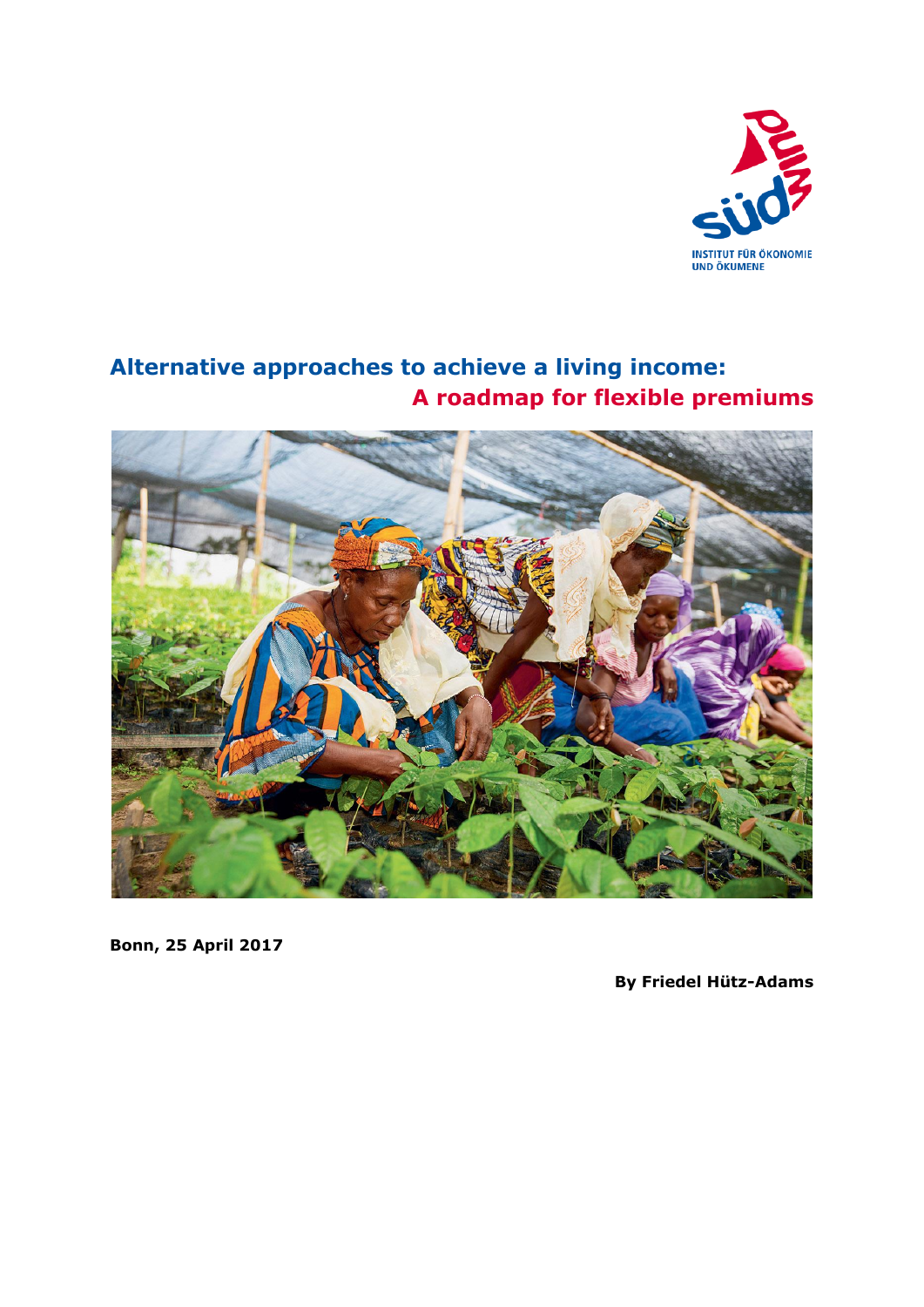### **Publisher:**

SÜDWIND e.V. – Institut für Ökonomie und Ökumene Kaiserstr. 201 53113 Bonn, Germany Tel.: +49 (0)228-763698-0 info@suedwind-institut.de [www.suedwind-institut.de](http://www.suedwind-institut.de/)

### **Author: Friedel Hütz-Adams**

**Person responsible according to the German Press Law (V.i.S.d.P.): Martina Schaub**

**Cover Photo: Nestlé / Flickr.com**

**Many valuable comments and proofreading: Antonie Fountain (VOICE)**

**I want to thank Evelyn Bahn, Johannes Schorling, Arjen Boekholt and Sven Bergau for their comments and shared experiences.**

## **Content**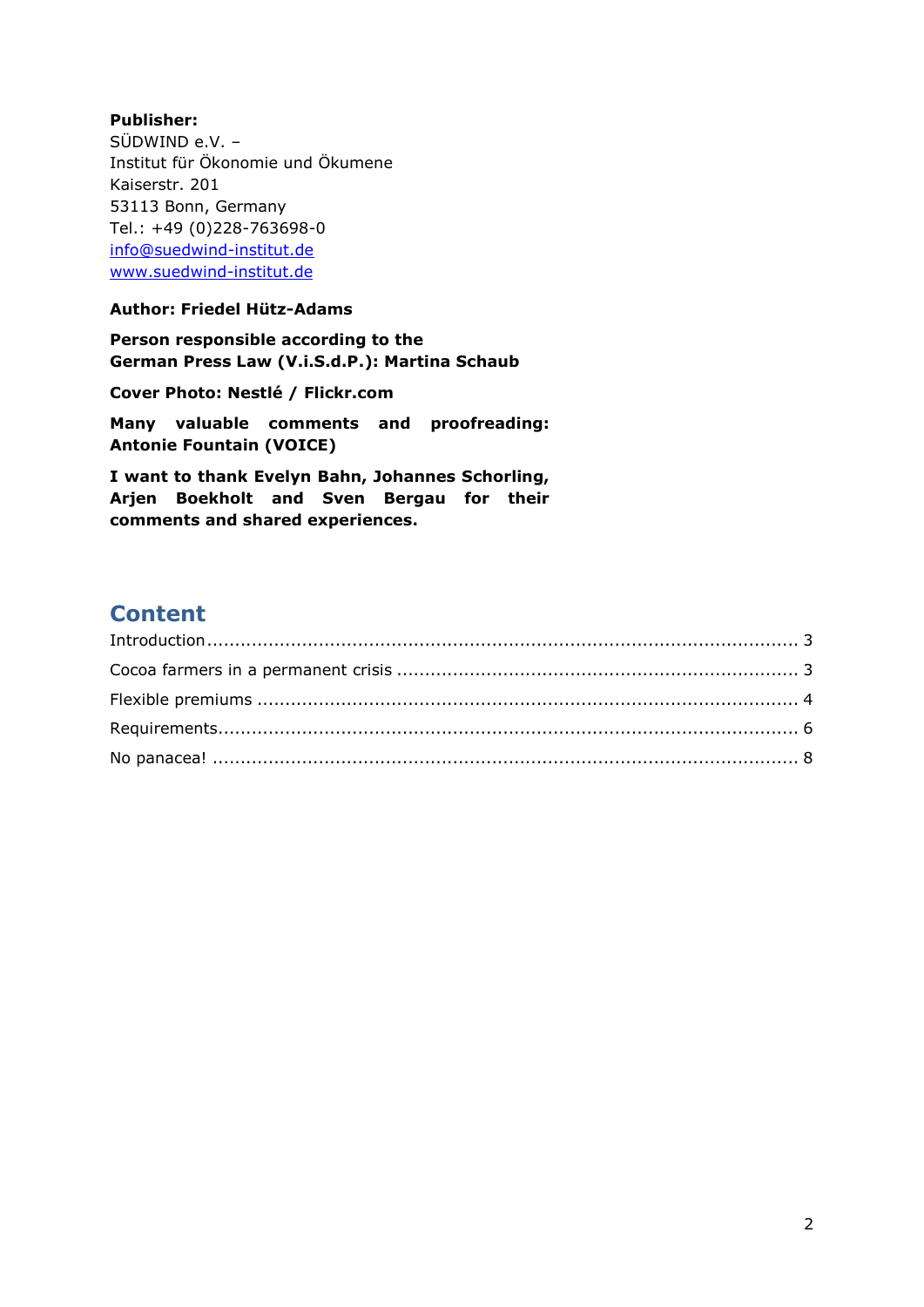## <span id="page-2-0"></span>**Introduction**

SÜDWIND is conducting a research on alternative business models for the cocoa value chain. The preliminary results concerning inclusive business models, insurance systems, contract farming and flexible premiums will be presented at a workshop organised in cooperation with INKOTA on 16 May 2017 in Bonn.

Due to the present crisis in the cocoa sector conclusions based on these eliminary results were already summarised in the "Cocoa Barometer Consultation Paper: Raising Farm Gate Prices. Approaches to Ensure a Living Income for Smallholder Cocoa Farmers". This paper describes some of the open questions concerning interventions to increase the farm gate price for cocoa by setting minimum prices, policy interventions et cetera.

This new paper published by SÜDWIND explains in more details how a Flexible Premium model could work. It is aimed to provide chocolate and cocoa companies a concrete option to take their responsibility: Their responsibility to protect the first producers in their supply chain from unwanted price volatility; to ensure they receive a sufficient income; and to ensure the companies are compliant to their requirements of due diligence within the framework of the United Nations Guiding Principles on Business and Human Rights (UNGPs).

## <span id="page-2-1"></span>**Cocoa farmers in a**

### **permanent crisis**

The cocoa sector is in a crisis. High volatility and inflation-adjusted decreasing prices over the last decades have reduced the attractiveness of cocoa production for farmers. Most of the farmers live below the poverty line. The debate on how to calculate a living

-

income is still ongoing, not only for cocoa but also for other agricultural and industrial sectors. It is a challenge for the cocoa industry to come to results as soon as possible.

According to the United Nations Guiding Principles on Business and Human Rights (UNGPs), companies are responsible for human rights violations within their value chains. The introduction of a living income is a precondition for farmers to be able to avoid human rights abuses on their farms, as well as to ensure that their own human rights are not violated. Without a living income many of the problems within the sector cannot be solved.

Many stakeholders in the cocoa value chain have known this for many years. They also know that additional to an increase of productivity per hectare and diversification of production, farmers need a decent price for their cocoa to support a living income. All participants of the value chain are aware that ageing farmers have to invest in ageing plantations to secure a sufficient supply for the future.

The ongoing harvesting season 2016/17 illustrates a high-risk for farmers. Many projects run by companies, NGOs, donor organisations and governments have invested in the cocoa sector. Within months from the beginning of the harvesting season on 1 October 2016, cocoa prices declined by roughly 30%. The stakeholders of the sector know that this price decline has a much higher impact on the income of farming families then all their combined investments.

The minimum price systems in Ivory Coast and Ghana have delayed the impact of the price decline to farmers. But there are rumors that many traders already were paying a lower farmgate price during the last months, at least in the Ivory Coast. On April  $1<sup>st</sup>$ , the cocoa regulation body of the Ivory Coast had to reduce the farmgate price from 1100 CFA to 700 CFA for the mid-crop. There are doubts that the CCC will be able to increase the farmgate price at the beginning of the next season from this bottom line of 700 CFA. The Cocobod in Ghana is still struggling to avoid a reduction of the real farmgate price. The

 $^1$  See:

[http://www.cocoabarometer.org/Downlo](http://www.cocoabarometer.org/Download_files/Raising%20Farm%20Gate%20Prices%20Cocoa%20Barometer%20Consultation%20Paper%20170419.pdf) [ad\\_files/Raising%20Farm%20Gate%20P](http://www.cocoabarometer.org/Download_files/Raising%20Farm%20Gate%20Prices%20Cocoa%20Barometer%20Consultation%20Paper%20170419.pdf) [rices%20Cocoa%20Barometer%20Consu](http://www.cocoabarometer.org/Download_files/Raising%20Farm%20Gate%20Prices%20Cocoa%20Barometer%20Consultation%20Paper%20170419.pdf) [ltation%20Paper%20170419.pdf](http://www.cocoabarometer.org/Download_files/Raising%20Farm%20Gate%20Prices%20Cocoa%20Barometer%20Consultation%20Paper%20170419.pdf)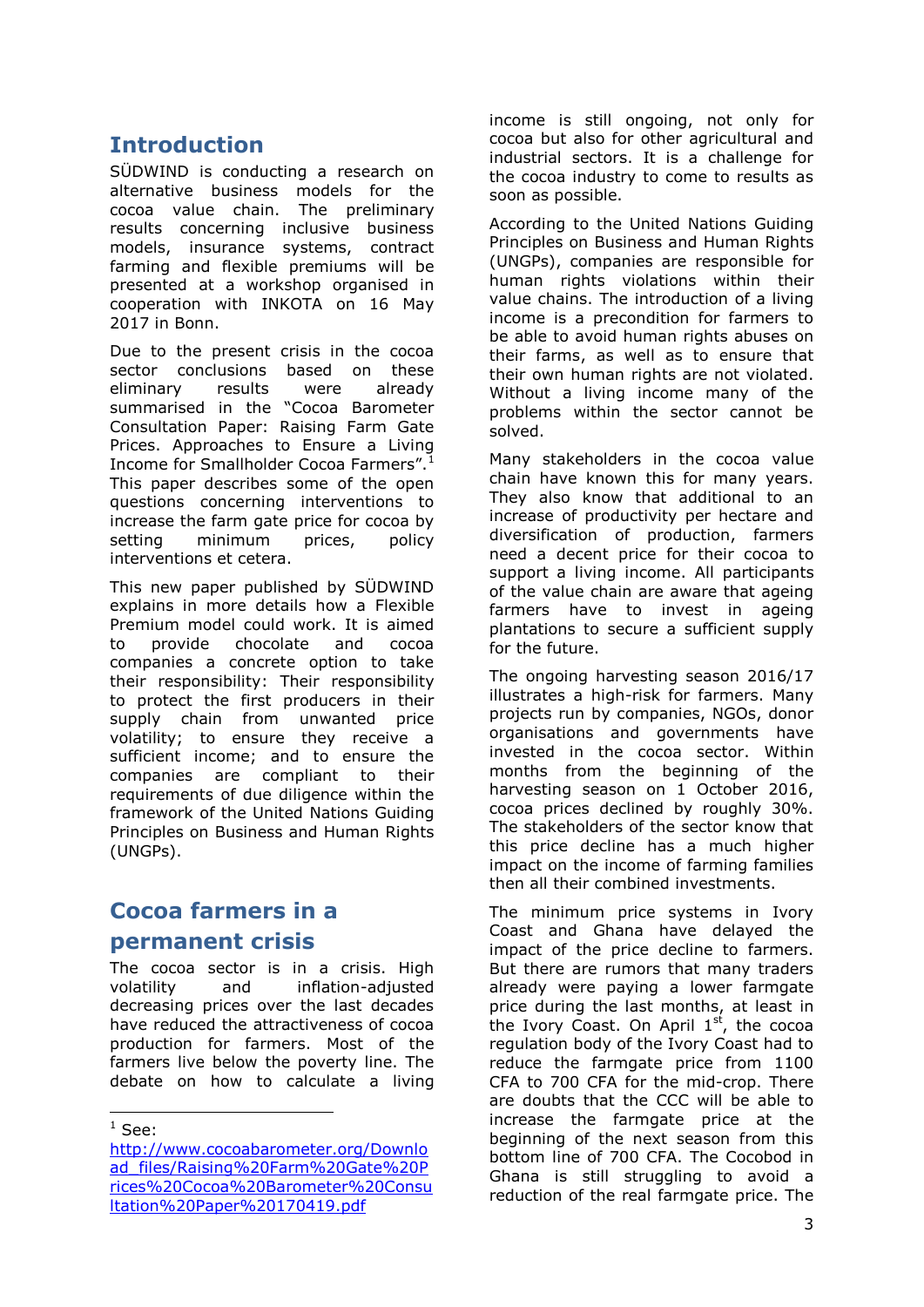institution might be able to keep the nominal farmgate price stable for the next season but for farmers there will be a reduced real price due to the high inflation rate.

In all countries with a non-regulated market the farmgate price for cocoa has already declined with the world market price.

Comparable to company owners, farmers will only invest in new production capacity if there is at least a high probability that the investment pays off, especially for crops such as cocoa, that need years to reward investments. Therefore, the stabilisation of regionally adapted cocoas price on a certain level could have a major impact on livelihoods of farming families and future cocoa production.

Some employees of the big companies involved in the cocoa sector are well aware of these problems. They know that to improve the living conditions on the cocoa plantations in West Africa the level of farmgate prices has to be predictable - and needs to be significantly higher than it is presently.

Presently, there is no mechanism for companies to do what is necessary: pay a price that guarantees a living income.

#### **Fixed premiums**

Premium systems have been established widely in the cocoa sector by standard setting organisations. Fairtrade has a fixed premium of 200 US-Dollar per ton conventional cocoa; farmers and their organisations that are certified by UTZ or Rainforest Alliance/SAN have to negotiate the amount of the premiums with their buyers. Over the past years, premiums have had a very limited effect on the income of farmers. The decline of the world market price within the last months has not been accompanied by increasing premiums. Thus the premium has not been able to buffer the steep decrease of the cocoa price, let alone assure a living income. The same is true for fixed premiums paid by companies in their own cocoa sustainability programmes.

## <span id="page-3-0"></span>**Flexible premiums**

First of all flexible premiums can be negotiated directly as a private sector agreement between farmers or their organisations and cocoa buying companies. These negotiations could take place on a regional level, avoiding an unworkable global one-size-fits-all level. Additionally, as the negotiations happen between a single company and a farmer/farmer organisation, there is no conflict with competition laws.

#### **Shared risks**

Within a flexible premium system, the risk of price volatility can be shared between farmers and companies. The amount of risk that is shared can also be adjusted where necessary. The cocoa buying company and a cooperative agree on an upper limit. If the farmgate price exceeds this level, the company pays no premium. If the price falls below that level, the amount of the premium is increased step-by-step. The more the price decreases, the higher the premium rises, until a minimum farmgate price level is reached. When the minimum farmgate price, which can be fixed at a level to guarantee a living income, is reached, the increase premium becomes equal the decrease in farmgate price.

In short: the crucial parameters for the level of the premiums would be

- the upper limit, beyond which no premium is paid;
- the percentage of a price decrease, which is covered by the company;
- a minimum price level, which can be fixed to guarantee a living income.

Below there are two examples of how should a model could work. Model 1 with an upper limit of 2,500 US-Dollar, a 50% shared risk, and no minimum price. Model 2 with an upper limit of 3,000 US-Dollar, a 50% shared risk, and a minimum price of 2,500 US-Dollar.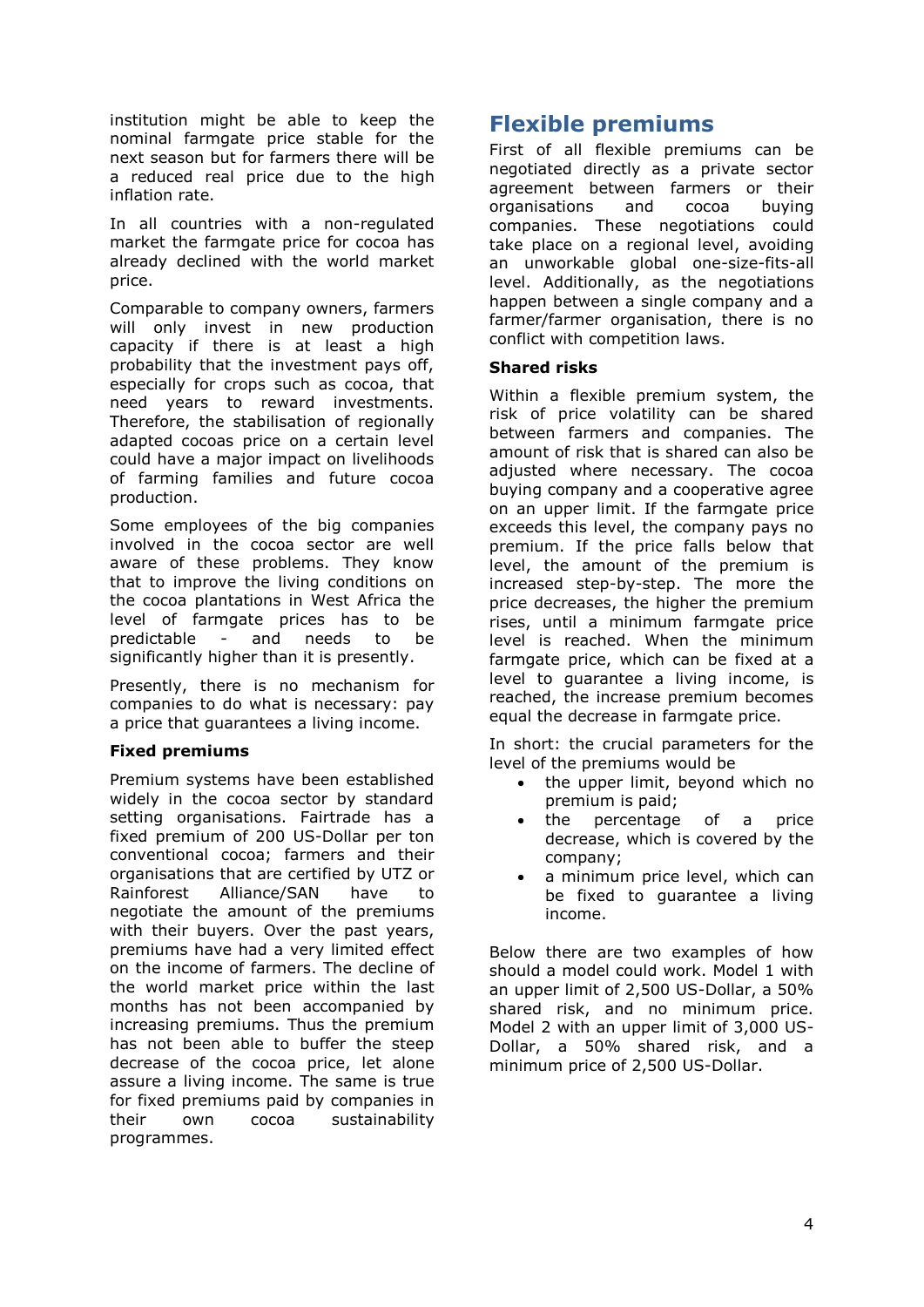| Flexible premium model, data in US-Dollar |         |          |  |                |         |          |  |
|-------------------------------------------|---------|----------|--|----------------|---------|----------|--|
| Model 1                                   |         |          |  | <b>Model 2</b> |         |          |  |
| World market                              |         | Farmgate |  | World market   |         | Farmgate |  |
| price                                     | Premium | price    |  | price          | Premium | price    |  |
| 2,500                                     | 0       | 2,500    |  | 3,000          | 0       | 3,000    |  |
| 2,400                                     | 50      | 2,450    |  | 2,900          | 50      | 2,950    |  |
| 2,300                                     | 100     | 2,400    |  | 2,800          | 100     | 2,900    |  |
| 2,200                                     | 150     | 2,350    |  | 2,700          | 150     | 2,850    |  |
| 2,100                                     | 200     | 2,300    |  | 2,600          | 200     | 2,800    |  |
| 2,000                                     | 250     | 2,250    |  | 2,500          | 250     | 2,750    |  |
| 1,,900                                    | 300     | 2,200    |  | 2,400          | 300     | 2,700    |  |
| 1,800                                     | 350     | 2,150    |  | 2,300          | 350     | 2,650    |  |
| 1,700                                     | 400     | 2,100    |  | 2,200          | 400     | 2,600    |  |
| 1,600                                     | 450     | 2,050    |  | 2,100          | 450     | 2,550    |  |
| 1,500                                     | 500     | 2,000    |  | 2,000          | 500     | 2,500    |  |
| 1,400                                     | 550     | 1,950    |  | 1,900          | 600     | 2,500    |  |
| 1,300                                     | 600     | 1,900    |  | 1,800          | 700     | 2,500    |  |
| 1,200                                     | 650     | 1,850    |  | 1,700          | 800     | 2,500    |  |
| 1,100                                     | 700     | 1,800    |  | 1,600          | 900     | 2,500    |  |
| 1,000                                     | 750     | 1,750    |  | 1,500          | 1000    | 2,500    |  |

Model 3 shows, that the fixed minimum price in the two most important cocoa countries, Ivory Coast and Ghana, could facilitate the implementation of flexible premiums. In both countries the minimum price is usually fixed at the beginning of the harvesting season. This minimum price can serve as a stable baseline for the calculation of the premium. Using the farmgate price paid at the beginning of last harvesting

season the model shows that companies can decide on the amount of the premium and they have a direct impact on the farmgate price. Depending on to the calculation of a living income they can decide what they want to add to the fixed minimum price.

If the company would for example fix the farm gate price on 2500 US-Dollar, they can react if the national minimum price (Model 4) changes.

| Flexible premium model, data in US-Dollar |         |          |  |               |         |          |  |
|-------------------------------------------|---------|----------|--|---------------|---------|----------|--|
| <b>Model 3</b>                            |         |          |  | Model 4       |         |          |  |
| National                                  |         |          |  |               |         |          |  |
| minimum                                   |         | Farmgate |  | National      |         | Farmgate |  |
| price                                     | Premium | price    |  | minimum price | Premium | price    |  |
| 1,900                                     | 100     | 2,000    |  | 1,900         | 600     | 2,500    |  |
| 1,900                                     | 200     | 2,100    |  | 1,900         | 600     | 2,500    |  |
| 1,900                                     | 300     | 2,200    |  | 1,900         | 600     | 2,500    |  |
| 1,900                                     | 400     | 2,300    |  | 1,900         | 600     | 2,500    |  |
| 1,900                                     | 500     | 2,400    |  | 1,900         | 600     | 2,500    |  |
| 1,900                                     | 600     | 2,500    |  | 1,900         | 600     | 2,500    |  |
| 1,900                                     | 700     | 2,600    |  | 1,900         | 600     | 2,500    |  |
| 1,900                                     | 800     | 2,700    |  | 1,900         | 600     | 2,500    |  |
| 1,900                                     | 900     | 2,800    |  | 1,900         | 600     | 2,500    |  |
| 1,900                                     | 1,000   | 2,900    |  | 2,100         | 400     | 2,500    |  |
| 1,900                                     | 1,100   | 3,000    |  | 2,100         | 400     | 2,500    |  |
| 1,900                                     | 1,200   | 3,100    |  | 2,100         | 400     | 2,500    |  |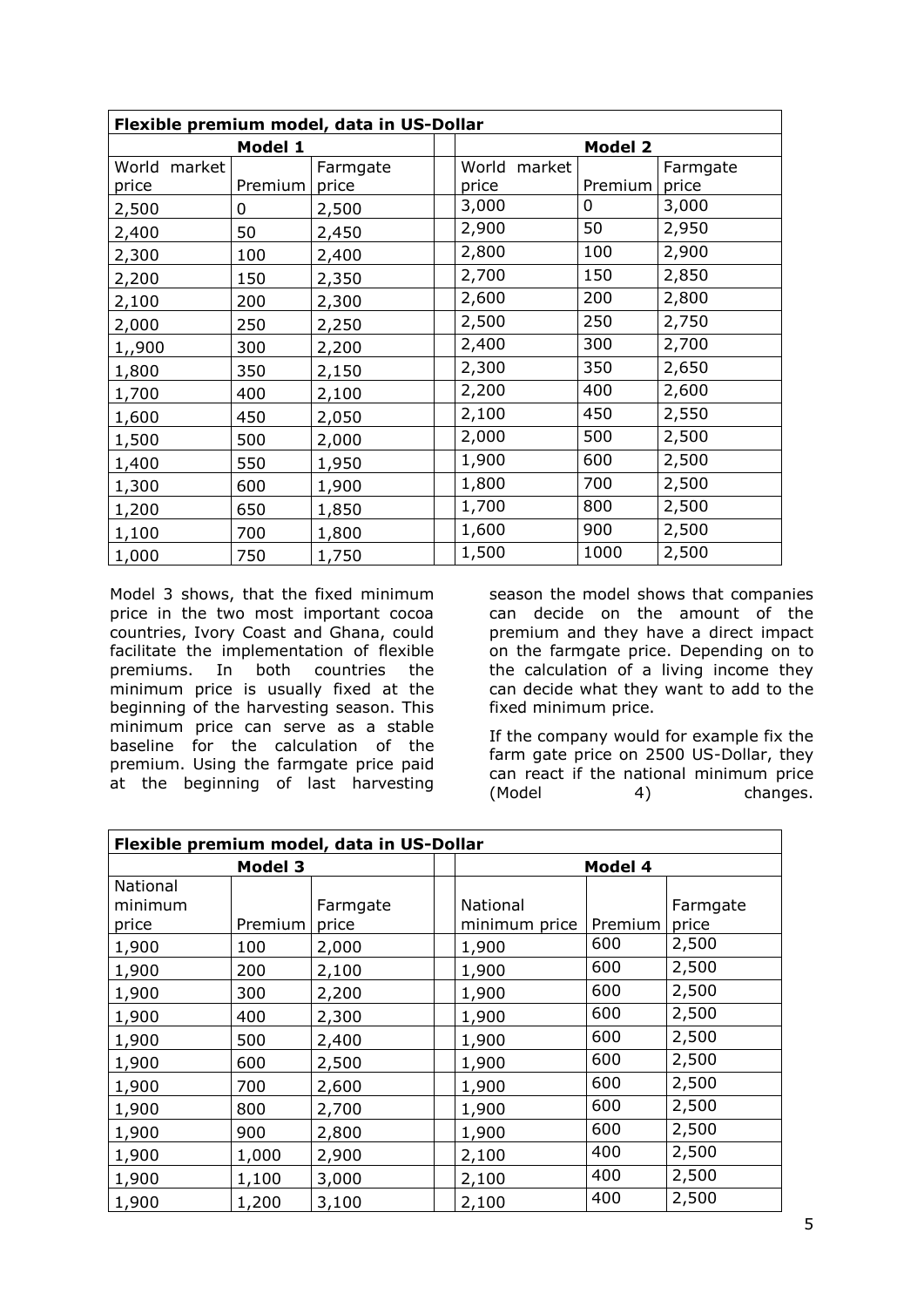| Model 3 (continued)          |         |                   | Model 4 (continued)       |         |                   |
|------------------------------|---------|-------------------|---------------------------|---------|-------------------|
| National<br>minimum<br>price | Premium | Farmgate<br>price | National<br>minimum price | Premium | Farmgate<br>price |
| 1,900                        | 1,300   | 3,200             | 2,100                     | 400     | 2,500             |
| 1,900                        | 1,400   | 3,300             | 2,100                     | 400     | 2,500             |
| 1,900                        | 1,500   | 3,400             | 2,100                     | 400     | 2,500             |
| 1,900                        | 1,600   | 3,500             | 2,100                     | 400     | 2,500             |

#### **Front-runners**

Some smaller companies, such as Taza, Ingemann, and Tony's Chocolonely, already work with flexible premiums based on farmgate price developments. Though there is not much information publicly available. Taza and Ingemann work in Latin America and process high quality cocoa to high quality and highpriced chocolate. Tony's Chocolonely works in Ghana and Ivory Coast through the supply chain comparable to this of the big chocolate producers on the world market.

### <span id="page-5-0"></span>**Requirements**

Much like in many other models to improve the situation of farmers, a very important requirement to implement flexible premium systems is a transparent and stable value chain. From the perspective of the buying companies it is essential that farmers are organised, and that their organisations, whether as cooperative or another business model, are capable to sign contracts, communicate the impact of these contracts to the members, and guarantee the implementation of the contract. In other agricultural sectors, such as coffee production, farmer organisations already have experiences with contracts which include penalties in case of non-conformity. Without such penalties there is a high risk that companies pay high premiums in times with low prices but will not receive much cocoa in times of high prices due to competitors who offer only a few cents more per kilo to the farmers: Contractural fidelity is essential for the implementation of flexible premium systems.

Therefore, such a system needs transparency within farmer organisations

and the capability of the management to convince the members to fulfil all contracts. This is a high entrance bar especially in the cocoa sector in West Africa.

Experiences in other crops show that not only farmers or their organisations sometimes do not fulfil contracts. Companies often violate contracts, too. To balance the power asymmetry between small-scale farmers, their often weak organisations and companies, governments should strengthen flexible premium systems by implementing supporting policies. This should include regulations which protect farmers and their organisations against infringements of contract by companies. Additionally, the government should implement policies and regulations to support the farmer organisations.

Reliable strong organisations could form platforms on regional, national or even on international level. By this, they could develop to an important factor not only to foster the implementation of flexible premiums, but also to generally support farmers to balance the power asymmetry in the sector.

Another crucial point for farmer organisations is to diversify their trade even within a flexible premium system. Experiences from other crops with different inclusive business models show that farmers and their organisations have to avoid becoming dependent on one customer. Furthermore, there needs to be transparency within the contracts with the farmer organisations on which level and how prompt premiums have to be adjusted if the world market price changes. If there are too many changes on short notice the premium system might get non-transparent and it could be difficult for the farmers to understand the developments.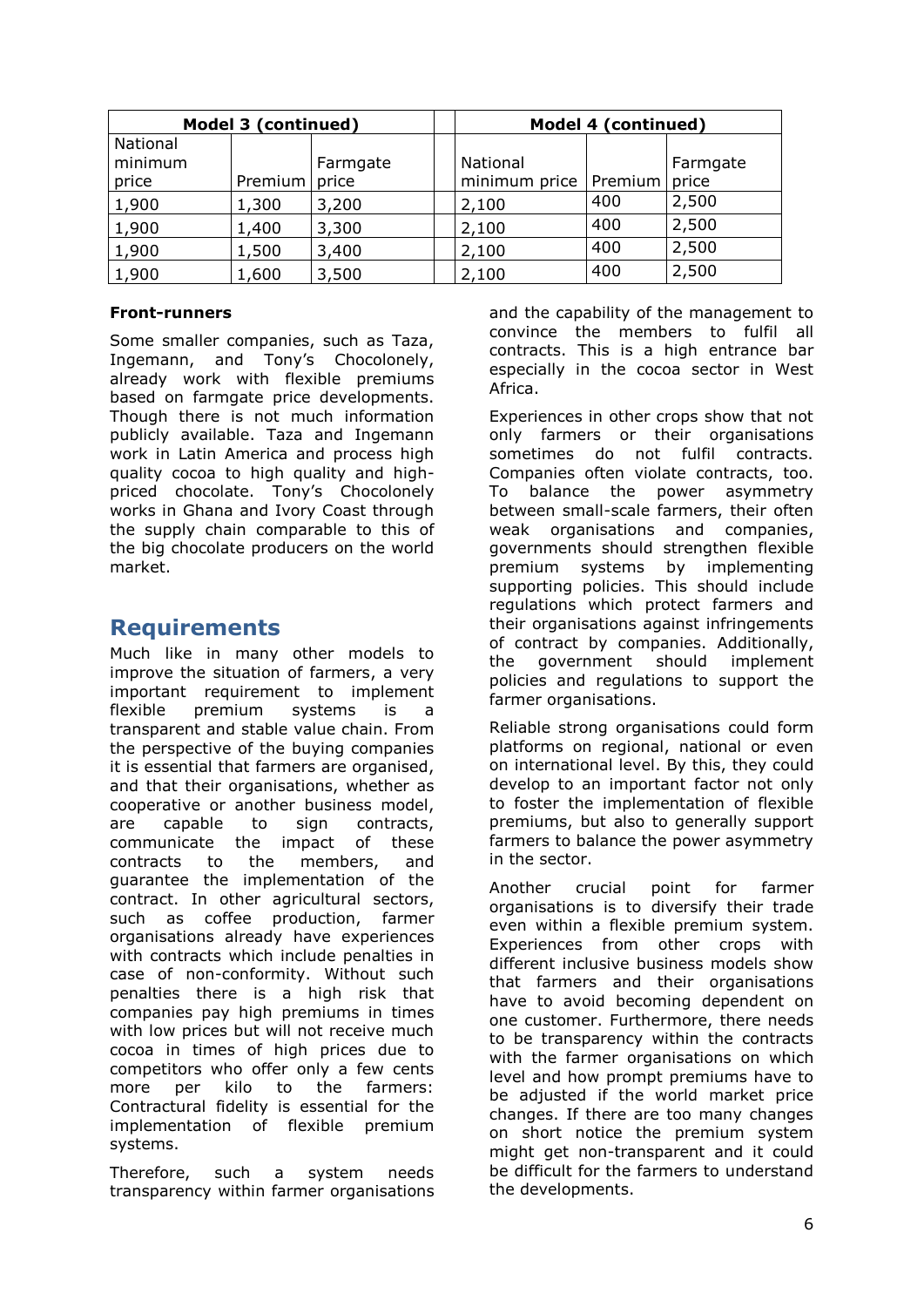#### **Problems for front-runners**

The payment of premiums that is significantly higher than the amount paid by companies for certified cocoa or cocoa coming from their own projects can lead to unwanted side effects. Farmers could for example buy cocoa at the market price from other farmers and sell them as own cocoa to profit from the premium. Therefore, once again, significant transparency is needed. Buyers of the cocoa could for example support cooperatives to measure the exact size of the fields of the members. Based on the field size and the average productivity, the potential amount of the harvested cocoa per farmer can be calculated. If a cooperative for example produced an average 1,000 tonnes of cocoa during the last years the contract on flexible premiums could be limited to these 1,000 tonnes to avoid the smuggling of cocoa from non-member farmers into the value chain. As mentioned in the previous chapter, the competence of a cooperative to be transparent and communicate with their members will be an important factor.

Further problems could result from the social implications of paying extra premiums. If farmers for one community get a significantly higher premium than farmers and neighbouring communities this could lead to social tensions. This problem can be reduced if flexible premiums are implemented on a broad range within certain regions.

### **Chain of custody**

A critical factor for the implementation of flexible premiums is the question: who pays the additional costs. The premiums need to be part of the contracts along the value chain. This requires transparency about the farmgate prices which is the benchmark for the calculation of the premium. Similar to the premiums already paid for certified cocoa, premiums could be passed through the value chain. In the end, prices for chocolate and other products made from cocoa will have to increase to cover the costs.

The fixed premiums would lead to a business environment in which companies pay different premiums to different cooperatives which will

complicate the trading system. To facilitate such a system governments or regulation bodies which are responsible for the cocoa sector like the CCC in the Ivory Coast and the COCOBOD in Ghana could serve as guarantors. Another possibility would be to involve the FCC in the process is a guarantee of contract. Government controlled institutions or the FCC could for example set up model contracts in which companies and farmer organisations only have to fill in the figures they agreed on.

#### **How is the premium transferred to the farmers?**

The passing on of the premium along the value chain might be the easiest way to cover costs, however it comes with a serious problem. Many actors in the value chain usually add a certain percentage as a profit margin on the turnover. As such, the increase of the cocoa price from the farmer could lead to a significantly higher price for chocolate on the shelf in the supermarket of which the additional premium paid to farmers is only a small part. A solution to this could be that companies who produce chocolate don't include the premium in their usual pricing system. Instead of passing the premium along the value chain, they would transfer the money directly to the farmer organisations. The existing systems of the standard setting organisations and of some company projects could help to learn about how to set up such a system. This would also allow stable and reliable long-term relationships between all participants of the value chain, from the farmers to the chocolate producers. This might sound presently challenging, but some chocolate companies are already working on long-term connections to farmers. As such, it could be part of the way to sustainable cocoa sector many companies are following anyway. Presently, only a part of the farmers is organised. Therefore, it is crucial to support the not yet organised farmers to set up strong organisations.

The cost for transferring the money to farmers could decrease significantly in the future due to alternative banking systems. Many stakeholders in the cocoa sector, including some of the big companies and standard-setting